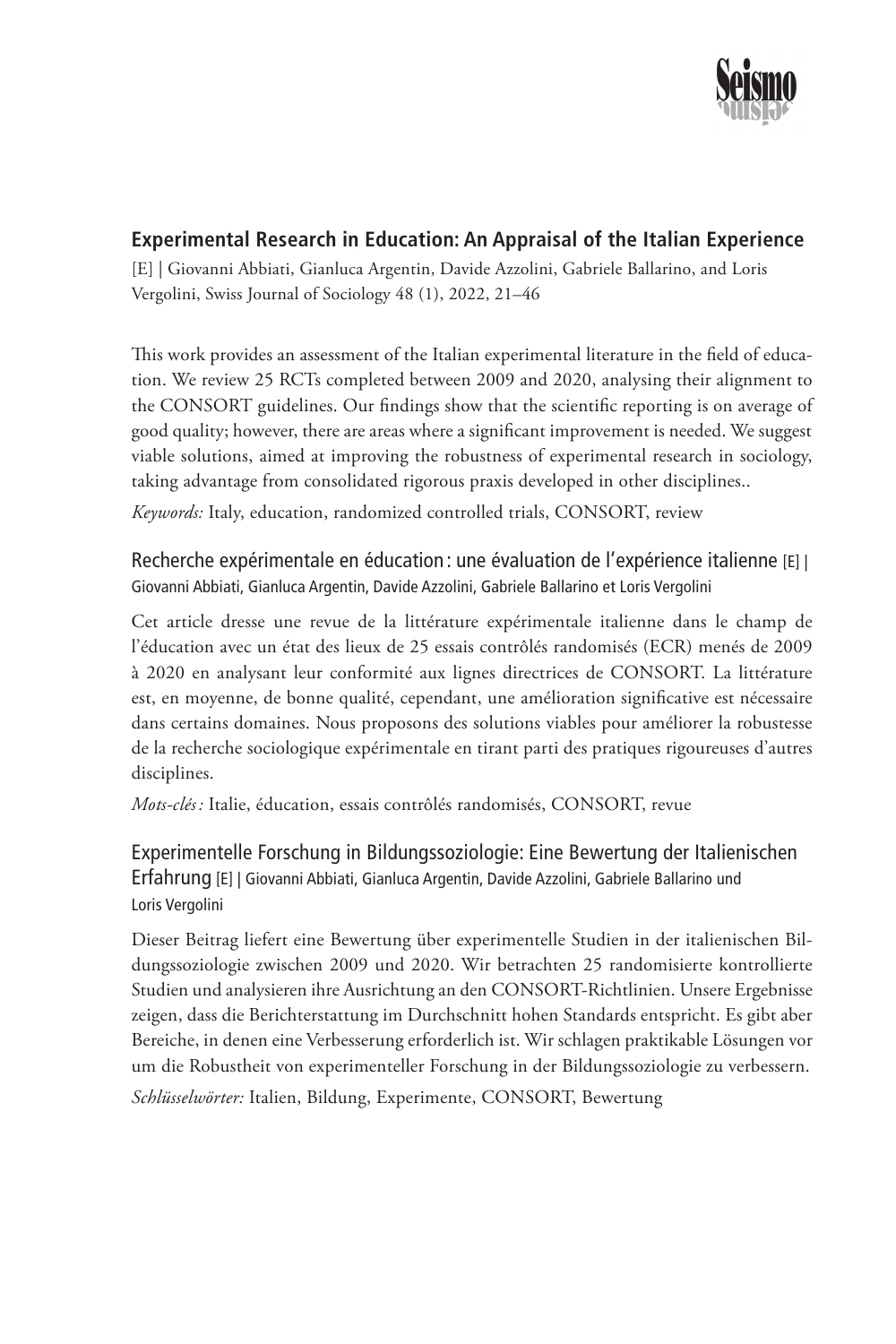

# **Factorial Survey Experiments in the Sociology of Education. Potentials, Pitfalls, Evaluation**

[E] | Knut Petzold, Swiss Journal of Sociology, 48 (1), 2022, 47–75

The potentials and pitfalls of factorial survey experiments (FSE) are discussed for empirical tests of theoretical explanations in the sociology of education. The possibilities and limits of FSE are outlined in relation to the internal validity, construct validity, and external validity of the obtained results and illustrated using an example experiment on the decision of university students to study abroad. It is demonstrated that FSE are an enriching complement to laboratory and field experiments, and observational studies.

*Keywords:* Factorial survey experiment, validity, educational decisions, study abroad

## Der Faktorielle Survey in der Bildungssoziologie. Potenziale, Fallstricke, Evaluation [E] | Knut Petzold

Die Potenziale und Fallstricke von faktoriellen Surveyexperimenten (FSE) werden für empirische Tests von theoretischen Erklärungen in der Bildungssoziologie diskutiert. Die Möglichkeiten und Grenzen von FSE werden in Bezug auf die interne Validität, die externe Validität und die Konstruktvalidität der Ergebnisse erörtert und anhand eines Beispielexperiments zur Entscheidung von Universitätsstudierenden zum Auslandsstudium illustriert. Es wird gezeigt, dass FSE eine bereichernde Ergänzung zu Labor- und Feldexperimenten, s owie zu Beobachtungsstudien (observational studies) sind.

*Schlüsselwörter:* Faktorielles Surveyexperiment, Validität, Bildungsentscheidungen, Auslandsstudium

# L'expérience d'enquête factorielle en sociologie de l'éducation. Potentiels, écueils, évaluation [E] | Knut Petzold

Les potentiels et les pièges des expériences d'enquête factorielle (FSE) sont discutés pour des tests empiriques d'explications théoriques en sociologie de l'éducation. Les possibilités et les limites du FSE sont discutées en relation avec la validité interne, la validité externe et la validité de construction des résultats et illustrées à l'aide d'un exemple d'expérience sur la décision d'étudiants universitaires d'étudier à l'étranger. Il est démontré que les FSE sont un ajout enrichissant aux expériences en laboratoire et sur le terrain ainsi qu'aux études d'observation *Mots-clés :* Expérience d'enquête factorielle, validité, décisions éducatives, étudier à l'étranger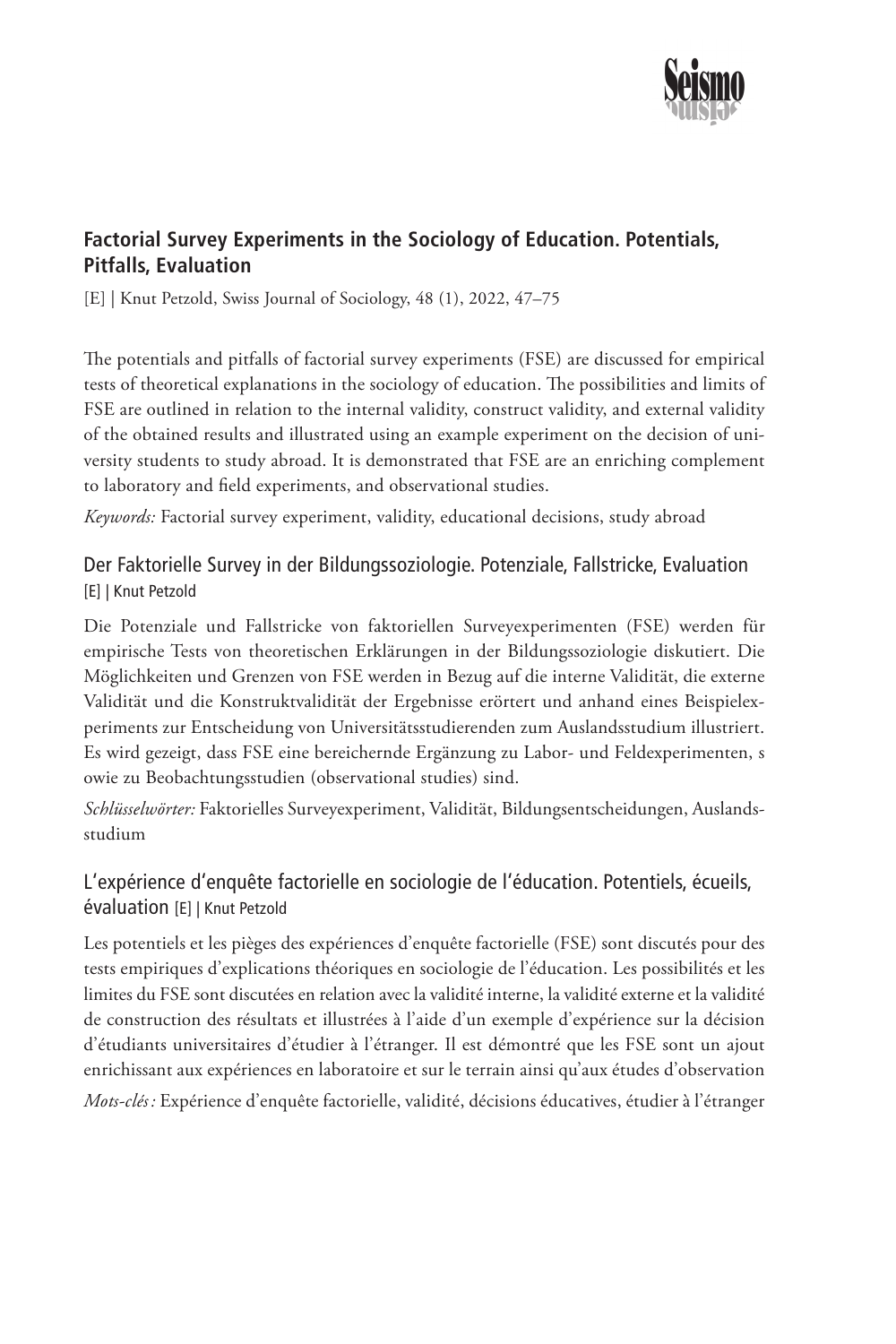

# **Discrimination at the Crossroads? Evidence from a Factorial Survey Experiment on Teacher's Tracking Decisions**

[E] | Sandra Gilgen and Milan Stocker, Swiss Journal of Sociology, 48 (1), 2022, 77–105

Using a factorial survey experiment, we investigate whether teachers discriminate against lower class and minority children. The vignettes include information on the pupil's gender, social and ethnic origin, academic potential, motivation, behaviour in class as well as parental educational aspirations. While the discrimination hypotheses are not supported, we find gender-specific effects of challenging behaviour, to the disadvantage of girls. Both the usefulness as well as potential pitfalls of the factorial survey approach are discussed.

*Keywords:* Discrimination, educational inequalities, factorial survey experiment, tracking decisions, gender bias

Discrimination lors du passage à l'école secondaire ? Constats d'une enquête factorielle expérimentale sur les décisions de recommandation des enseignant·e·s [E] | Sandra Gilgen et Milan Stocker

Utilisant une enquête factorielle expérimentale – information sur le genre, l'origine sociale et ethnique, le potentiel scolaire, la motivation et le comportement des élèves ainsi que les aspirations des parents – les recommandations des enseignant·e·s ont été analysées. Si les hypothèses de discrimination selon la classe sociale et l'origine ethnique ne sont pas confirmées, on trouve des effets spécifiques au genre d'un comportement difficile. Cet article illustre l'utilité et les potentiels problèmes de l'approche expérimentale.

*Mots-clés :* Discrimination, inégalités scolaires, enquête factorielle expérimentale, recommandation de transition, biais de genre

#### Diskriminierung am Übergang in die Sekundarschule? Erkenntnisse aus einem faktoriellen Survey Experiment zu den Übertrittsempfehlungen von Lehrpersonen [E] | Sandra Gilgen und Milan Stocker

Anhand eines faktoriellen Survey Experiments – Geschlecht, die soziale und ethnische Herkunft, das Leistungspotential, die Motivation und das Verhalten der Schüler\*innen sowie die Bildungsaspiration der Eltern – wurden die Empfehlungen von Lehrpersonen untersucht. Während die Diskriminierungshypothesen nach sozialer und ethnischer Herkunft nicht bestätigt werden, finden wir geschlechtsspezifische Effekte von schwierigem Verhalten zu Ungunsten von Mädchen. Methodisch werden sowohl die Vorteile wie potentiellen Nachteile des Ansatzes diskutiert.

*Schlüsselwörter:* Diskriminierung, Bildungsungleichheit, faktorielles Survey Experiment, Übertrittsempfehlung, Gender Bias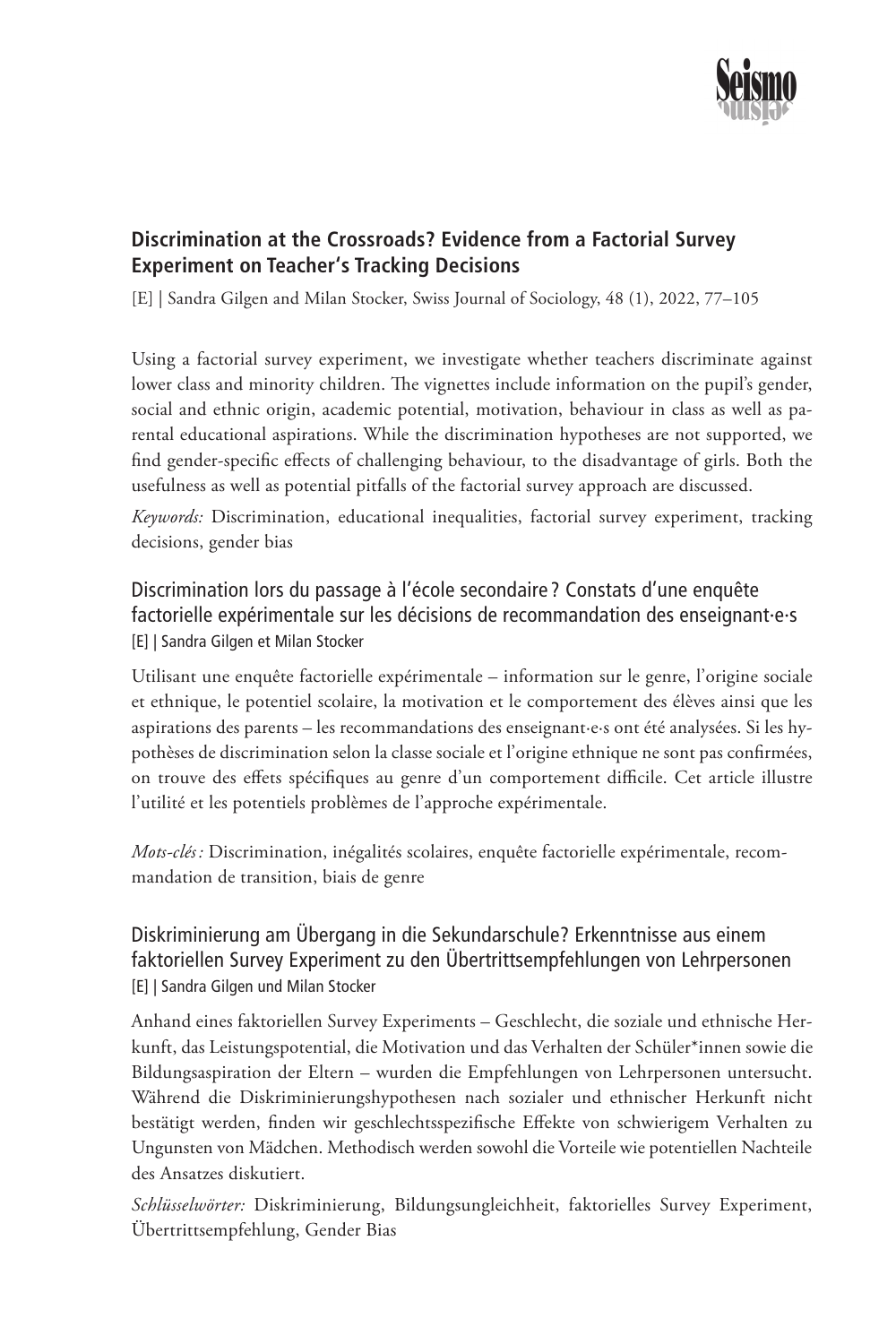

## **Zur Legitimität gruppenspezifischer Förderung beim Hochschulzugang – Ergebnisse einer experimentellen Vignettenstudie**

[G] | Steffen Hillmert, Viktoria Bauer, Sarah Engelhardt, Lisa Köstlmeier und Viktoria Werner, Swiss Journal of Sociology, 48 (1), 2022, 107–135

In einer experimentellen Vignettenstudie sollten die Befragten darüber entscheiden, ob Studienbewerber(innen) beispielsweise aufgrund ihres Migrationshintergrunds, ihrer sozialen Herkunft oder Anstrengung jeweils einen Bonus oder Malus auf die Zulassungsnote angerechnet bekommen sollen. Die Ergebnisse zeigen, dass Dimensionen sozialer Bildungsungleichheit tendenziell in Richtung einer Kompensation berücksichtigt werden. Damit gibt es Hinweise auf eine gewisse Legitimität von Massnahmen im Sinne positiver Diskriminierung beim Hochschulzugang.

*Keywords:* Gerechtigkeit, soziale Ungleichheit, Hochschulzulassung, Studierende, Vignettenstudie

Legitimacy of Group-Specific Support for College Access – Results of an Experimental Vignette Study [G] | Steffen Hillmert, Viktoria Bauer, Sarah Engelhardt, Lisa Köstlmeier and Viktoria Werner

In an experimental vignette study, the respondents were asked to decide whether college applicants should be credited with a bonus or malus on the admission grade, for example due to their migration background, social origin, or effort. The results show that dimensions of social educational inequality tend to be considered in the direction of compensation. Hence, there is evidence of a certain legitimacy of measures in the sense of positive discrimination in university access.

*Keywords:* Justice, social inequality, college admission, students, vignette study

### La légitimité du soutien spécifique au groupe dans l'accès à l'université – Résultats d'une étude de vignette expérimentale [G] | Steffen Hillmert, Viktoria Bauer, Sarah Engelhardt, Lisa Köstlmeier et Viktoria Werner

Dans une étude de vignette expérimentale, les répondants devaient décider si les candidats devraient recevoir une prime ou une pénalité sur la note d'admission, par exemple en raison de leur contexte migratoire, origine sociale ou de leurs efforts. Les résultats montrent que les dimensions traditionnelles de l'inégalité sociale en matière d'éducation tendent à être prises en compte dans le sens de la compensation. On constate ainsi une certaine légitimité des mesures au sens d'une discrimination positive dans l'accès à l'université.

*Mots-clés :* Justice, inégalité sociale, admission à l'université, étudiants, étude de vignette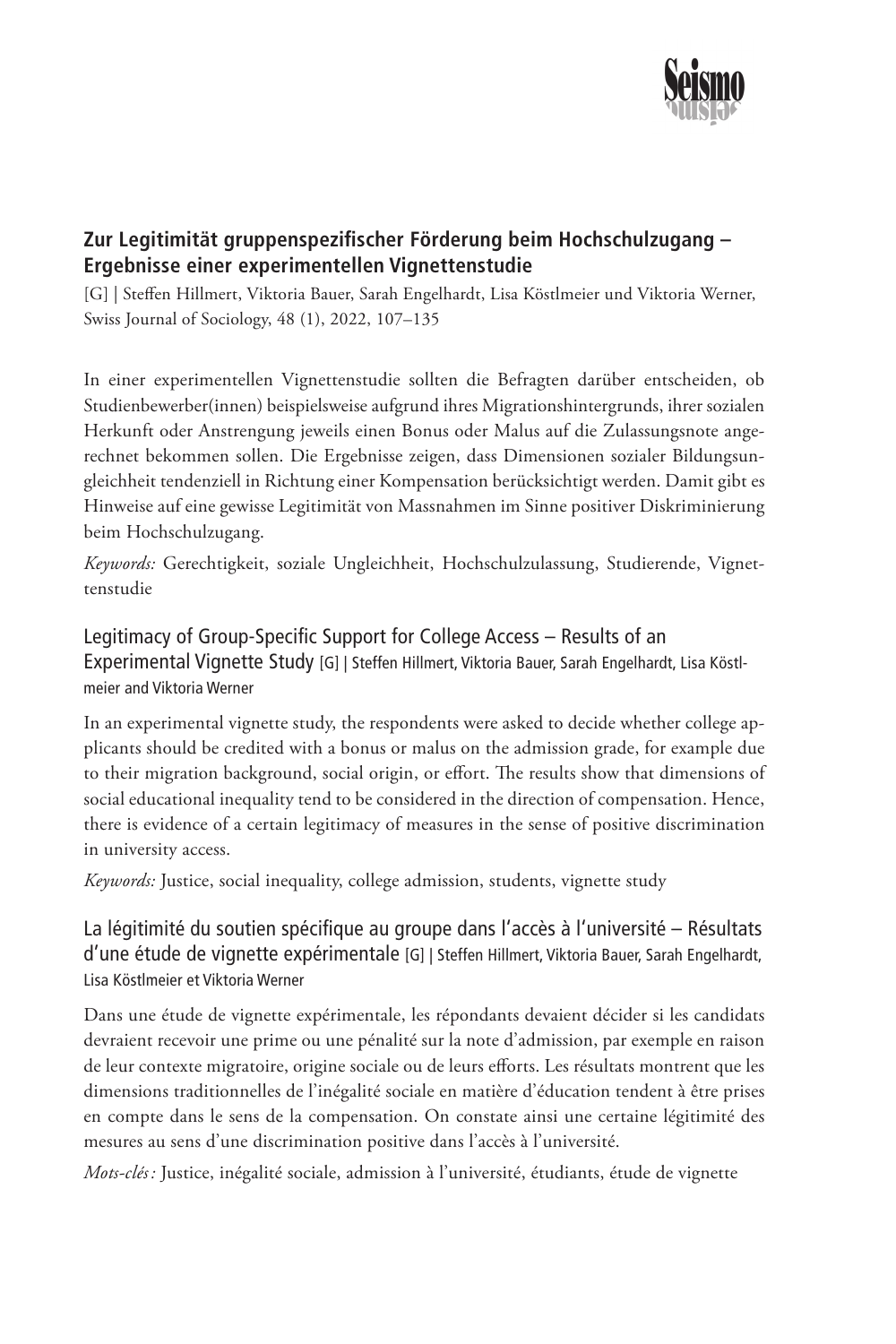

## **Können intensive Beratungsprogramme soziale Ungleichheit beim Übergang in die Hochschule reduzieren? Ergebnisse eines Feldexperiments**

[G] | Melinda Erdmann, Irena Pietrzyk, Marcel Helbig, Marita Jacob und Stefan Stuth, Swiss Journal of Sociology, 48 (1), 2022, 137–162

Im Beitrag wird die Wirkung eines intensiven Beratungsprogramms zur Förderung der Studienaufnahme von Hochschulzugangsberechtigten untersucht. Mittels Daten aus einer experimentellen Panelstudie werden der durchschnittliche Effekt auf die Studienaufnahme direkt nach dem Abitur und die Effektheterogenität nach Bildungsherkunft überprüft. Es zeigt sich keine positive Wirkung der Teilnahme. Diese Ergebnisse werden in Bezug auf die ungleichheitsreduzierenden Potentiale individueller Beratung in Deutschland diskutiert.

*Schlüsselwörter:* Studienaufnahme, Bildungsintervention, Experiment, soziale Herkunft

Do Intensive Guidance Programs Reduce Social Inequality in the Transition to Higher Education? Results of a Field Experiment [G] | Melinda Erdmann, Irena Pietrzyk, Marcel Helbig, Marita Jacob, and Stefan Stuth

This paper examines the effect of an intensive counseling program to promote college access of students who are eligible for college. Using data from an experimental panel study, we examine the average effect on university enrollment directly after high school graduation and the effect heterogeneity by educational background. No positive effect of participation is found. We discuss these results in relation to the potential of reducing inequalities by individual counseling in Germany.

*Keywords:* College access, educational intervention, experiment, social origin

Les programmes de conseil intensif peuvent-ils réduire les inégalités sociales dans la transition vers l'université ? Résultats d'une expérience de terrain [G] | Melinda Erdmann, Irena Pietrzyk, Marcel Helbig, Marita Jacob et Stefan Stuth

Cet article examine l'effet d'un programme de conseil intensif visant à promouvoir l'inscription des étudiants à l'université. A l'aide des données d'une étude expérimentale en longitudinale, nous examinons l'effet moyen de ce programme sur l'inscription à l'université directement après l'Abitur et l'hétérogénéité de l'effet selon le niveau d'éducation. Aucun effet positif de la participation n'est constaté. Ces résultats sont discutés en ce qui concerne le potentiel de réduction des inégalités du conseil individuel en Allemagne.

*Mots-clés :* Accès au collège, intervention éducative, design expérimental, origine sociale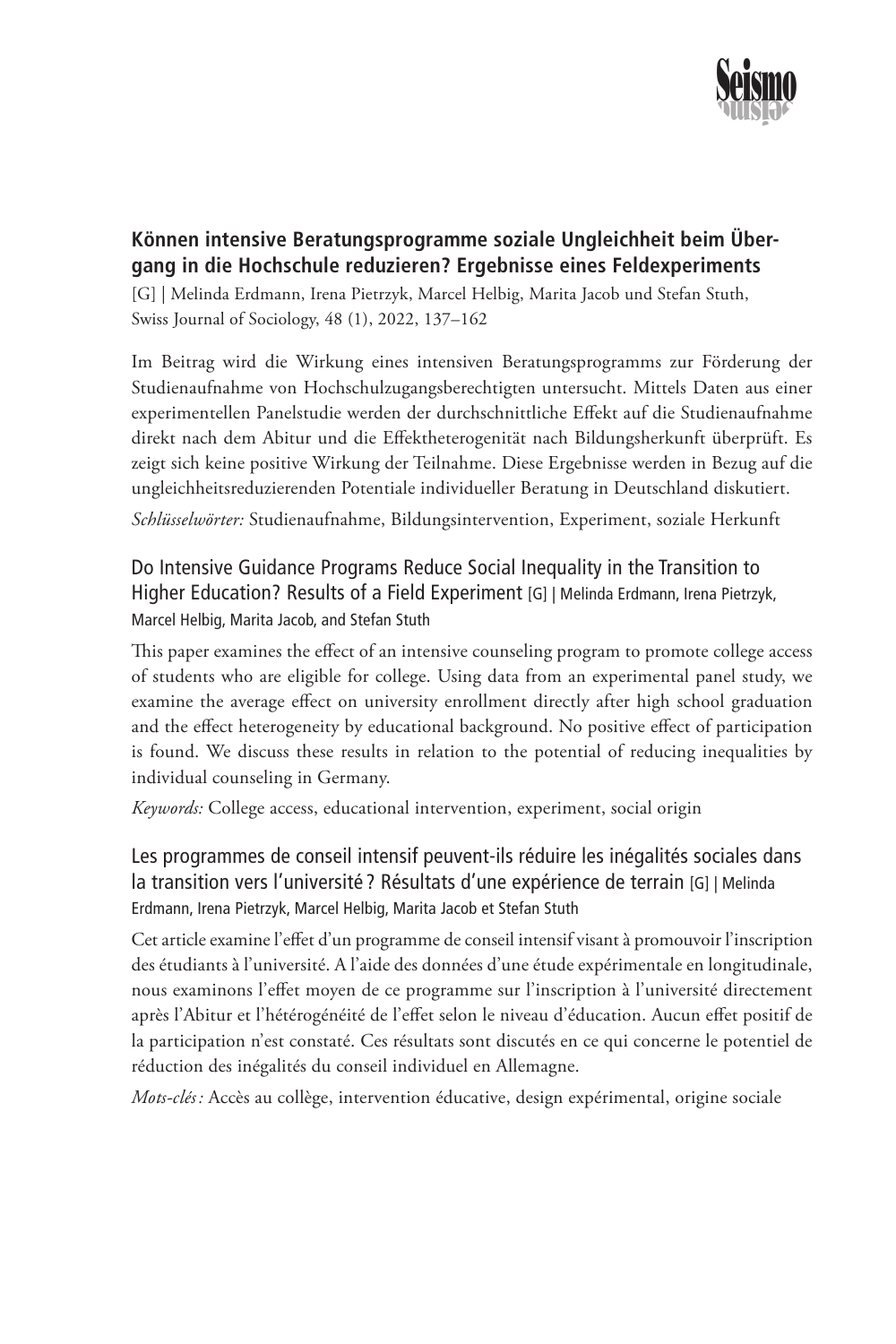

# **Home street home. Expériences du sans-abrisme dans une ville de Suisse romande**

[F] | Hélène Martin, Béatrice Bertho et Rebecca Bendjama, Swiss Journal of Sociology, 48 (1), 2022,165–183

Dans une ville de Suisse romande (comme dans d'autres villes), les personnes sans abri sont la cible d'une politique compassionnelle, propre aux mesures d'urgence sociale, d'une politique de répression et, pour ce qui concerne les résident·es, d'une politique d'aide sociale traditionnelle. Sur la base de récits de personnes sans abri, l'article met en évidence leurs logiques d'usage du dispositif d'urgence nocturne et montre comment leurs vulnérabilités sont produites par le déploiement simultané de politiques locales, nationales et européennes. Mots-clés: Sans-abrisme, urgence sociale, répression, rapports de pouvoir, vulnérabilités

#### Home Street Home. Experiences of Homelessness in a City in French-Speaking Switzerland [F] | Hélène Martin, Béatrice Bertho, and Rebecca Bendjama

In a city in western Switzerland (as in other cities), homeless people are targeted by three policies: a compassionate policy, specific to social emergency measures; a policy of repression; and, as far as residents are concerned, a traditional welfare policy. Based on accounts by homeless people, the article highlights their logics for using the night emergency system. It also shows how their vulnerabilities are produced by the simultaneous deployment of local, national, and European policies.

*Keywords:* Homelessness, social emergency, power relations, vulnerabilities

#### Home street home. Obdachlosigkeitserfahrungen in einer Westschweizer Stadt [F] | Hélène Martin, Béatrice Bertho und Rebecca Bendjama

In einer Westschweizer Stadt (wie auch in anderen) sind Obdachlose Ziel einer mitfühlenden Politik, die auf soziale Notmassnahmen, eine Repressionspolitik und, was die Einwohner betrifft, auf eine traditionelle Wohlfahrtspolitik ausgerichtet ist. Auf der Grundlage der Schilderungen von Obdachlosen beleuchtet der Artikel ihre Logik der Inanspruchnahme nächtlicher Notfallmassnahmen und zeigt, wie ihre Verwundbarkeit durch den gleichzeitigen Einsatz lokaler, nationaler und europäischer Politiken entsteht.

*Schlüsselwörter:* Obdachlosigkeit, sozialer Notfall, Repression, Machtverhältnisse, Verletzlichkeiten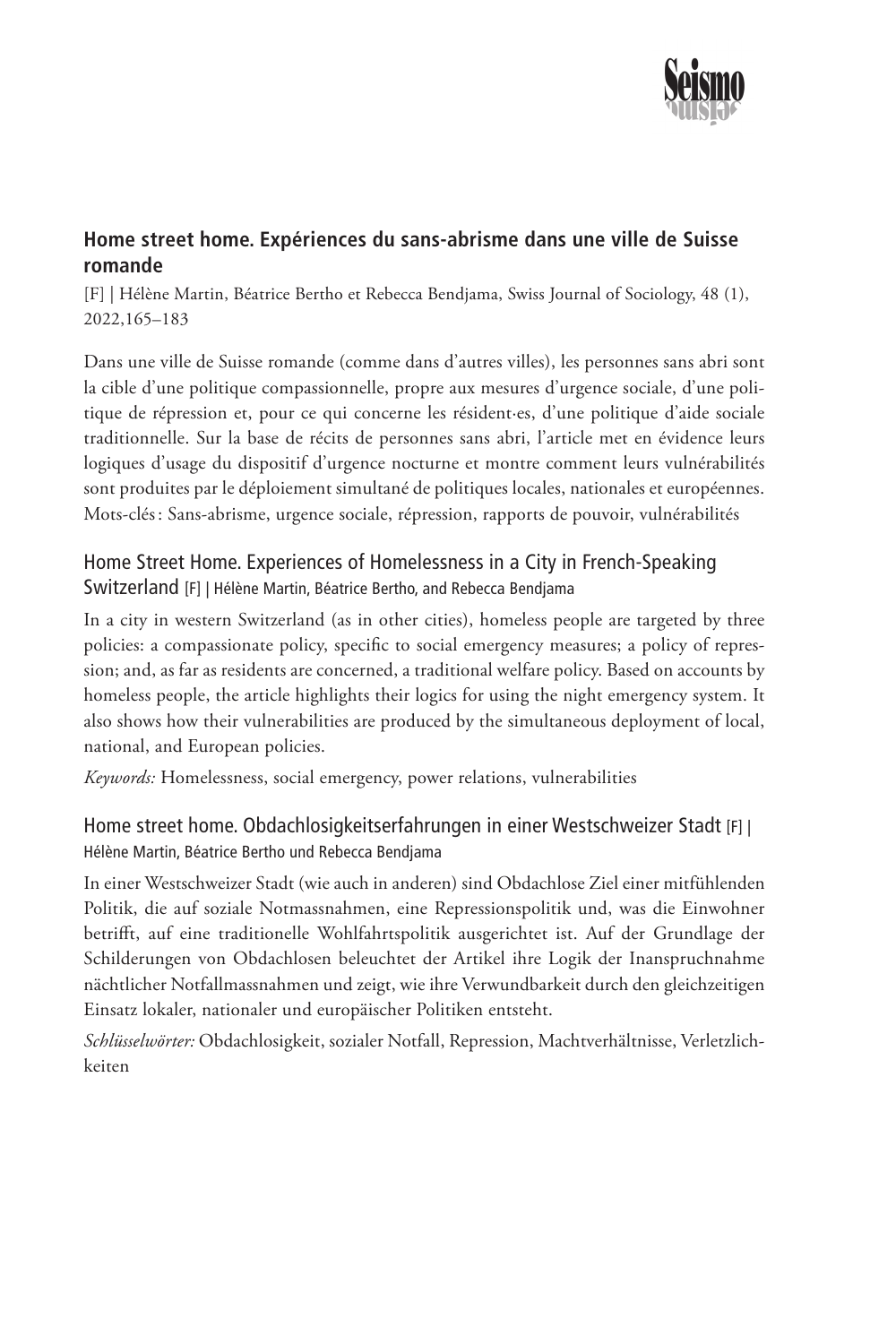

#### **L'aménagement du territoire comme espace public : quelques questions de démocratie locale posées par l'extension de l'École hôtelière dans le périurbain lausannois**

[F] | Mischa Piraud, Luca Pattaroni et Vincent Kaufmann, Swiss Journal of Sociology, 48 (1), 2022, 185–214

À partir d'une enquête de terrain sur les conflits ayant entouré l'extension de l'École Hôtelière de Lausanne, ce texte revient sur la production de l'espace public. Ces controverses permettent de comprendre le processus de production de l'espace périurbain à l'aune des aspirations résidentielles et des dispositifs de négociation. Cette enquête permet de penser l'articulation des deux formes de l'espace public – comme publicité et ensemble de lieux accessibles librement – et les questions de démocraties locales qui y sont associées.

*Mots-clés :* Sociologie urbaine, Espace public, Voisinage, Conflit, Urbanisation

Spatial Planning as Public Space: Some Issues of Local Democracy raised by the Extension of the École hôtelière in the Lausanne peri-urban area [F] | Mischa Piraud, Luca Pattaroni, and Vincent Kaufmann

Based on a field survey on the conflicts regarding the extension of the Ecole Hôtelière de Lausanne, this text discusses the production of public space. These controversies make possible an understanding of the production process of peri-urban space in terms of residential aspirations and negotiation mechanisms. This investigation allows us to understand the articulation of the two forms of public space – as publicity and as a set of freely accessible places – and the questions of local democracies related to them.

*Keywords:* Urban sociology, Public Space / Public Sphere, neighborhood, conflict, urbanisation

Raumplanung als Öffentlichkeit: Einige Fragen der lokalen Demokratie, aufgeworfen durch die Ausweitung der École hôtelière in den Vorstädten von Lausanne [F] | Mischa Piraud, Luca Pattaroni und Vincent Kaufmann

Ausgehend von einer Feldstudie zu den Konflikten um die Erweiterung der École hôtelière de Lausanne untersucht dieser Text die Produktion von öffentlichem Raum. Diese Kontroversen machen es möglich, den Prozess der Produktion von peri-urbanem Raum in Bezug auf Wohnwünsche und Verhandlungsmechanismen zu verstehen. Diese Untersuchung ermöglicht es uns, über die Artikulation der beiden Formen des öffentlichen Raums – als Öffentlichkeit und als eine Reihe von frei zugänglichen Orten – und die damit verbundenen Fragen der lokalen Demokratien nachzudenken.

*Schlüsselwörter:* Stadtsoziologie, Öffentlicher Raum/Öffentlichkeit, Nachbarschaft, Konflikt, Urbanisierung